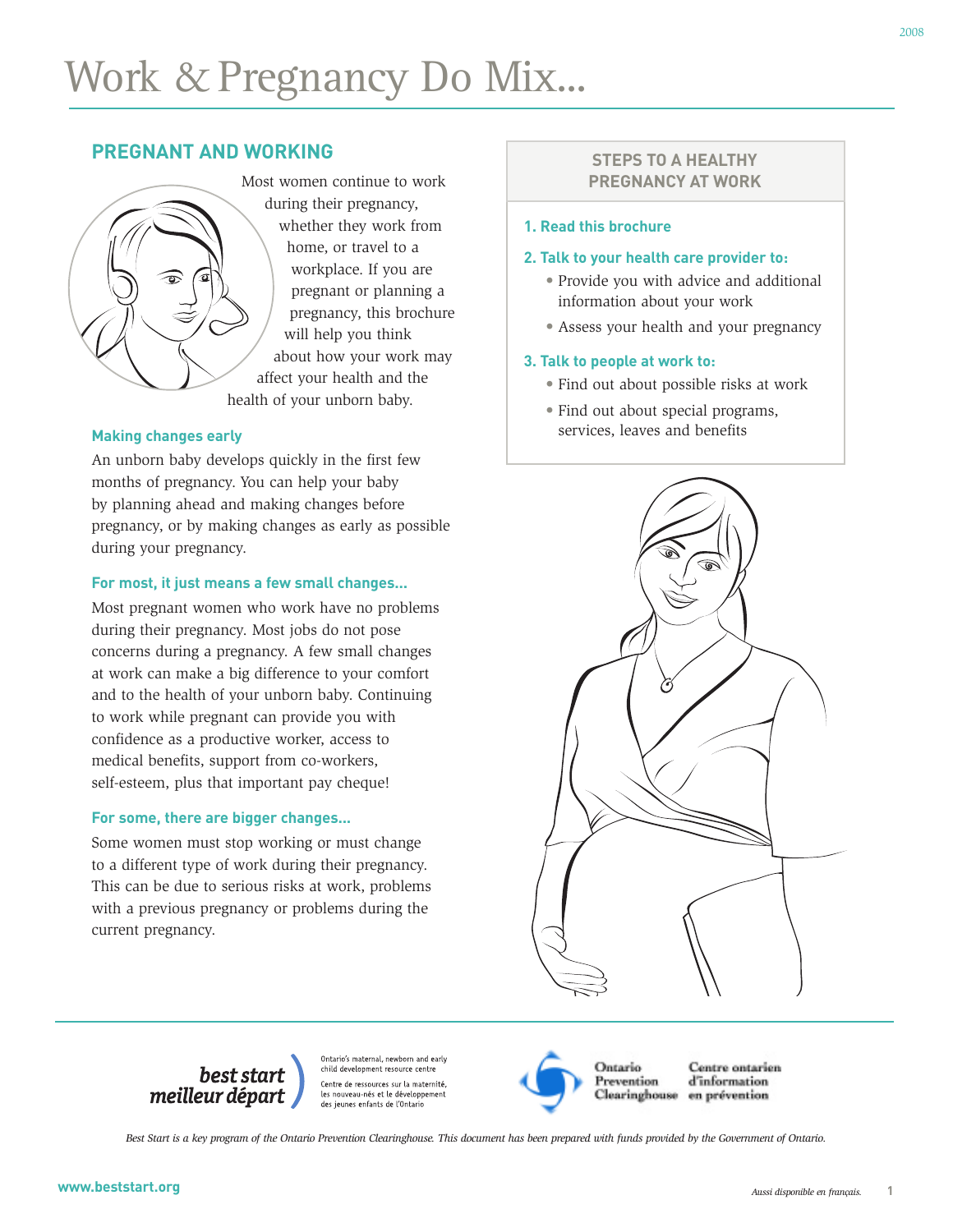# **Heavy Work**

#### **Health Concerns**

Heavy physical work may increase your chances of having problems during your pregnancy. Heavy work includes lifting, pushing, pulling and other tiring work.

#### **Recommendations**

During pregnancy it may be necessary to change what you lift and how you lift it.

- ❖ Avoid heavy lifting, pushing, pulling or carrying.
- ❖ If you must lift, be sure to bend your knees. Keep your back straight.
- ❖ Alternate heavy work with less tiring work.
- ❖ Rest with your feet up, when possible.
- ❖ If necessary, ask for a different type of work.



# **Standing for Long Periods**

#### **Health Concerns**

Standing for long periods of time can affect the blood flow to your baby.

#### **Recommendations**

- ❖ If possible, avoid standing for long periods of time.
- ❖ Take several short walks during the day.
- ❖ Rest once in a while with your feet up.
- ❖ Rotate tasks (sitting, walking, standing, etc.) whenever possible.
- ❖ Wear comfortable, well-fitted shoes (e.g. running shoes).
- ❖ Ask for a chair or a stool at your workstation.
- ❖ If necessary, ask about the possibility of changing duties.



# **Sitting for Long Periods**

### **Health Concerns**

Sitting for long periods of time may cause:

- ❖ Swelling in your legs and feet.
- ❖ Less blood flow to your baby.

KNVIANN

Ċ

- ❖ Muscle strain, especially in your lower back.
- ❖ Tension in your neck and shoulders.

L<br>L<br>L<br>L<br>L

#### **Recommendations**

❖ Use a cushion to reduce stress on your lower back while sitting.

- ❖ Keep a low footstool handy and change the position of your feet.
	- ❖ Avoid crossing your legs or feet.
	- ❖ Rotate sitting and standing tasks. Try standing while you talk on the phone.
	- ❖ Stand, stretch or move around whenever possible.
		- ❖ Wear loose comfortable clothing.

# **Ergonomic Factors**

C



Ergonomics is the study of how people physically interact with their working environment. A well-designed work station can help you avoid strain and fatigue. It can help you work effectively and safely.

Normal weight gain during pregnancy causes a change in your centre of gravity. Pregnancy may affect your balance and the way

you stand and sit. Your joints may be loose. Muscles may have to work harder to help you keep a comfortable position. There can also be swelling in the hands, legs or feet.

Strenuous work such as standing for long periods of time, lifting, pushing or pulling may cause your baby to be born too soon or too small. Every pregnancy is different. Ask about what is safe during your pregnancy.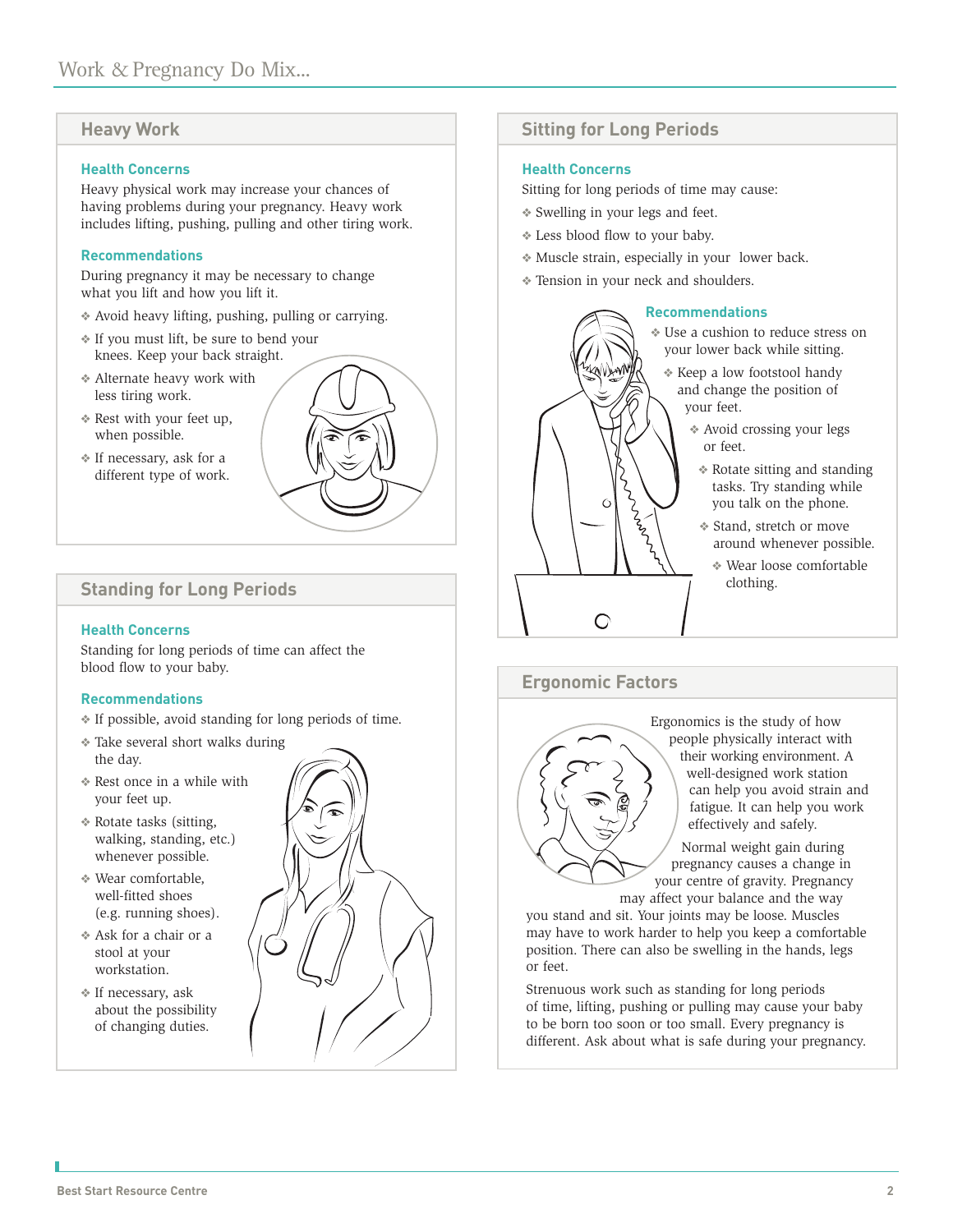## **Physical Factors**

#### **Health Concerns**

There are many physical reproductive hazards:

- ❖ Radiation (i.e. x-rays) can cause birth defects and low birth weight.
- ❖ Loud noise may cause preterm labour or hearing loss in your unborn baby.
- ❖ Extreme heat is also hard on you and your baby.

#### **Recommendations**

- ❖ Use safety precautions if working with X-rays.
- ❖ Avoid extended periods of loud noise when possible.
- ❖ Avoid long exposure to very hot temperatures.
- ❖ If you work outside, protect yourself from the sun and heat.
- ❖ Drink enough fluids.
- ❖ If necessary, talk to someone at work about different duties.

## **Stress**

#### **Health Concerns**

Stress can come from many things including concerns about the amount or type of work, the work schedule or commuting. Stress can also come from trying to balance the needs of work and family. Being pregnant can also be a source of worry. High levels of stress can increase the risk of problems during your pregnancy.

Some work schedules are difficult during pregnancy. Long hours (over 40 hours per week), rotating shift work and commuting (over 1 hour per day) may be hard on you and your unborn baby. Work schedules that are tiring can increase the risk of miscarriage and babies being born too soon or too small.

#### **Recommendations**

- ❖ Try to identify the causes of stress.
	- ❖ If possible, reduce the things that cause stress.
	- ❖ Think about working fewer hours.
		- ❖ Ask about options such as leaves or part time work.
			- ❖ Avoid shift work as much as possible.
			- ❖ Try to eat well, drink enough fluids and get enough rest.
		- ❖ Ask friends and family to help out at home.
		- ❖ If necessary, ask for a different type of work.

# **Computers**

There is NO strong evidence to suggest that computers can harm your unborn baby.

# **Chemicals**

#### **Health Concerns**

There are many chemicals that can cause problems during pregnancy, for example lead, mercury, pesticides or solvents. Chemicals can enter your body when you breathe, eat or drink or through your skin. Chemicals can cause miscarriage, birth defects and other problems during pregnancy.

#### **Recommendations**

- ❖ Find out about risks and precautions before using any chemicals.
- ❖ Follow safety guidelines.
- ❖ Use the right safety equipment.
- ❖ Always wash your hands before eating.
- ❖ Suggest safer products to your employer.
- ❖ If you are concerned, request a transfer to a different work area.

# **Biological Factors**

#### **Health Concerns**

Biological risks include infections by a virus, bacteria, fungus or parasite. Some can seriously harm your unborn baby, such as Rubella (German Measles), Chicken Pox, Toxoplasmosis, Cytomegalovirus,

Listeria and Hepatitis. Infections may cause birth defects, miscarriage and other problems in your unborn baby. If you work with animals, young children or with sick people, you may have to take extra care.



#### **Recommendations**

- ❖ Be protected. Make sure you are immunized before pregnancy.
- ❖ When possible, avoid contact with people who are infectious.
- ❖ Wear special protection (gloves, masks, etc.) as recommended.
- ❖ Wash your hands often.